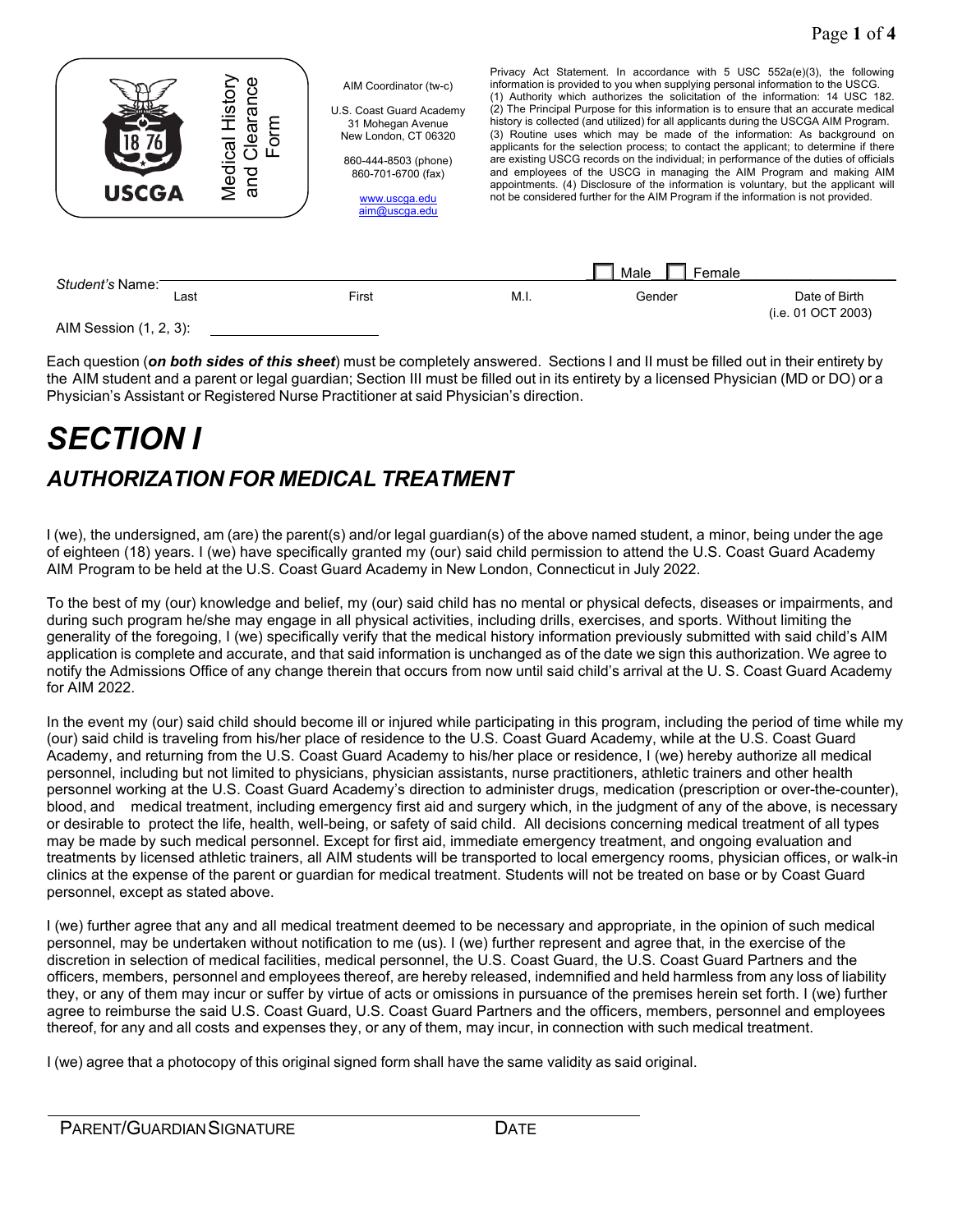### *SECTION II EMERGENCY CONTACT INFORMATION AND MEDICAL HISTORY*

PARENT/GUARDIAN HOME MAILING ADDRESS:

HOME TELEPHONE NUMBER: University of the UNIVERSITY OF THE TELEPHONE NUMBER:

E-MAIL ADDRESS:

ALL CELL PHONE NUMBERS (WITH NAMES):

ALL WORK TELEPHONE NUMBERS (WITH NAMES):

IF MEDICAL PERSONNEL ARE UNABLE TO CONTACT PARENT/GUARDIAN, ANY OF THESE OTHER PERSONS ARE AUTHORIZED TO SPEAK AND ACT ON OUR BEHALF:

| <b>NAMES</b> | <b>RELATIONSHIP</b> | ALL PHONE NUMBERS |
|--------------|---------------------|-------------------|
|              |                     |                   |
|              |                     |                   |
|              |                     |                   |

### MEDICAL INSURANCE COVERING CHILD (STUDENTS MUST HAVE MEDICAL INSURANCE TO PARTICIPATE IN AIM):

| OMPANY<br>r r<br>$\overline{\phantom{a}}$<br><b>OVINIE / WYL</b> | ור<br>,, |
|------------------------------------------------------------------|----------|
|                                                                  |          |

### STUDENT'S MEDICATION, FOOD, OR OTHER ALLERGIES*:*

|  | (WRITE "NONE" IF THAT IS THE CASE) |
|--|------------------------------------|
|--|------------------------------------|

| 1. Do you have any limitations or disabilities that may impact your participation in daily physical &<br>mental activity of the AIM program?<br>$\blacksquare$ If Yes, give details and the state of the state of the state of the state of the state of the state of the state of the state of the state of the state of the state of the state of the state of the state of the sta | Yes l      | No L |
|---------------------------------------------------------------------------------------------------------------------------------------------------------------------------------------------------------------------------------------------------------------------------------------------------------------------------------------------------------------------------------------|------------|------|
| 2. Do you have, or have you ever had, an adverse reaction to any medicine, drug, stinging insect, food product, or other<br>substance or environmental condition?<br>■ If Yes, what was the reaction to? $\blacksquare$                                                                                                                                                               | Yes I      | No l |
| • Was the reaction life-threatening, (for example, difficulty breathing, obstructed air-way, shock, cardiac trouble) i.e., a true allergy,                                                                                                                                                                                                                                            |            |      |
| 3. In the last two years, has a doctor or other medical professional ever denied or restricted your participation in sports for<br>more than one day?<br>If Yes, when and why? $\blacksquare$                                                                                                                                                                                         | Yes I      |      |
| 4. During or after exercise, have you ever                                                                                                                                                                                                                                                                                                                                            |            |      |
| A. Passed out or nearly passed out?                                                                                                                                                                                                                                                                                                                                                   | Yes.       | No l |
| B. Had pressure in your chest?                                                                                                                                                                                                                                                                                                                                                        | <b>Yes</b> | No l |
| C. Had your heart skip beats?                                                                                                                                                                                                                                                                                                                                                         | Yes        | No l |
| • If you answered Yes to A, B, or C, please describe what happened                                                                                                                                                                                                                                                                                                                    |            |      |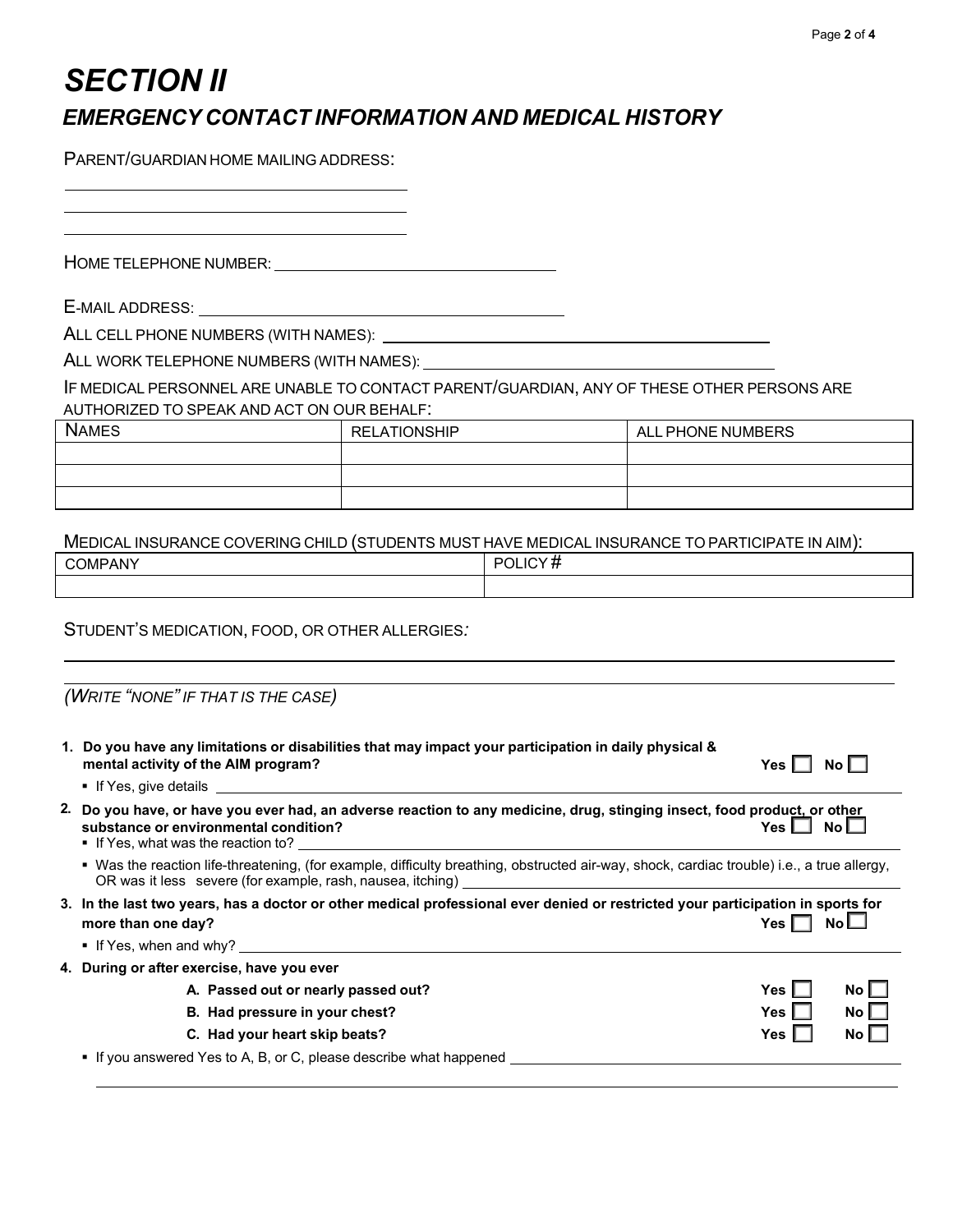| Page 3 of 4 |  |  |
|-------------|--|--|
|             |  |  |

| 5. Do you cough, wheeze, or have difficulty breathing during or after exercise?                                                                                                                                                                                                                                                                                                                                                                                                    |                                 | Yes $\Box$ | No              |
|------------------------------------------------------------------------------------------------------------------------------------------------------------------------------------------------------------------------------------------------------------------------------------------------------------------------------------------------------------------------------------------------------------------------------------------------------------------------------------|---------------------------------|------------|-----------------|
| 6. Have you ever used an inhaler or taken asthma medication after the age of 13?                                                                                                                                                                                                                                                                                                                                                                                                   |                                 | Yes $\Box$ | No <sub>l</sub> |
| If Yes, give details, including when <b>contained a manufacture of the set of the set of the set of the set of the set of the set of the set of the set of the set of the set of the set of the set of the set of the set of the</b>                                                                                                                                                                                                                                               |                                 |            |                 |
| 7. Within the past two years, have you been hospitalized, prescribed medication, placed on a special diet, or given any<br>limitations of physical or other activity?                                                                                                                                                                                                                                                                                                              |                                 | Yes $\Box$ | $No$ $\Box$     |
|                                                                                                                                                                                                                                                                                                                                                                                                                                                                                    |                                 |            |                 |
| 8. Are you currently taking any prescription or over-the-counter medications?                                                                                                                                                                                                                                                                                                                                                                                                      |                                 | Yes $\Box$ | No              |
| lif Yes, what and how often? <u>contained a set of the set of the set of the set of the set of the set of the set o</u>                                                                                                                                                                                                                                                                                                                                                            |                                 |            |                 |
| 9. Have you ever had surgery?                                                                                                                                                                                                                                                                                                                                                                                                                                                      |                                 | Yes $\Box$ | No              |
| If yes, what problem, what procedure, and when performed? Network and the state of the state of the state of the state of the state of the state of the state of the state of the state of the state of the state of the state<br>٠.                                                                                                                                                                                                                                               |                                 |            |                 |
| 10. In the past year have you had a head injury that was diagnosed as a concussion, or that caused you to lose consciousness,<br>to have memory loss, or to have headaches for more than two consecutive days?                                                                                                                                                                                                                                                                     |                                 | Yes $\Box$ | No              |
|                                                                                                                                                                                                                                                                                                                                                                                                                                                                                    |                                 |            |                 |
| 11. Have you ever had a seizure after the age of 5?                                                                                                                                                                                                                                                                                                                                                                                                                                |                                 | Yes $\Box$ | No              |
|                                                                                                                                                                                                                                                                                                                                                                                                                                                                                    |                                 |            |                 |
| 12 Any medical conditions not listed? (Cardiac, Neurological, Respiratory, or Psychological?                                                                                                                                                                                                                                                                                                                                                                                       |                                 | Yes $\Box$ | No $\square$    |
|                                                                                                                                                                                                                                                                                                                                                                                                                                                                                    |                                 |            |                 |
| 13. Are you vaccinated against COVID-19?                                                                                                                                                                                                                                                                                                                                                                                                                                           |                                 | Yes $\Box$ | No $\Box$       |
| ٠                                                                                                                                                                                                                                                                                                                                                                                                                                                                                  |                                 |            |                 |
| ٠                                                                                                                                                                                                                                                                                                                                                                                                                                                                                  |                                 |            |                 |
|                                                                                                                                                                                                                                                                                                                                                                                                                                                                                    |                                 |            |                 |
| *As a reminder, students who desire to attend one of the in-person AIM sessions must be fully vaccinated by CDC standards prior<br>to arrival on campus. Please submit a copy of your COVID-19 Vaccination Card with this form.<br>** In addition, please submit a copy of your Medical Insurance Card with this form                                                                                                                                                              |                                 |            |                 |
| DATE SIGNED: ______________________________. We, the undersigned AIM student and parent/guardian, each state under oath that<br>to the best of our knowledge our answers to the above medical questions are complete and accurate. We each agree to<br>notify the Admissions Office of any change in the history or of any medical treatment received by the student since the date of<br>our signing this form AND since the date of the physician's examination described below. |                                 |            |                 |
| <b>Printed Name of AIM Student</b>                                                                                                                                                                                                                                                                                                                                                                                                                                                 | Printed Name of Parent/Guardian |            |                 |
| Signature of AIM Student                                                                                                                                                                                                                                                                                                                                                                                                                                                           | Signature of Parent/Guardian    |            |                 |
| <b>Privacy Act Statement</b>                                                                                                                                                                                                                                                                                                                                                                                                                                                       |                                 |            |                 |

Purpose: To collect information used for students accepted to and attending the summer Academy Introduction Mission (AIM) program the ability to receive medical clearance from their primary care physician and for parents to release liability for personal injury while their son or daughter attends the AIM program.

Routine Uses: This information will be used as a basis for establishing eligibility and may be disclosed externally as a "routine use" pursuant to DHS/USCG-011, Military Personnel Health Records, 73 Federal Register 77773 (December 19, 2008) and DHS/USCG-014, Military Pay and Personnel, 76 Federal Register 66933 (October 28, 2011) .

Disclosure: Furnishing this information is voluntary; however, failure to provide this information may impact your eligibility for Academy enrollment. .